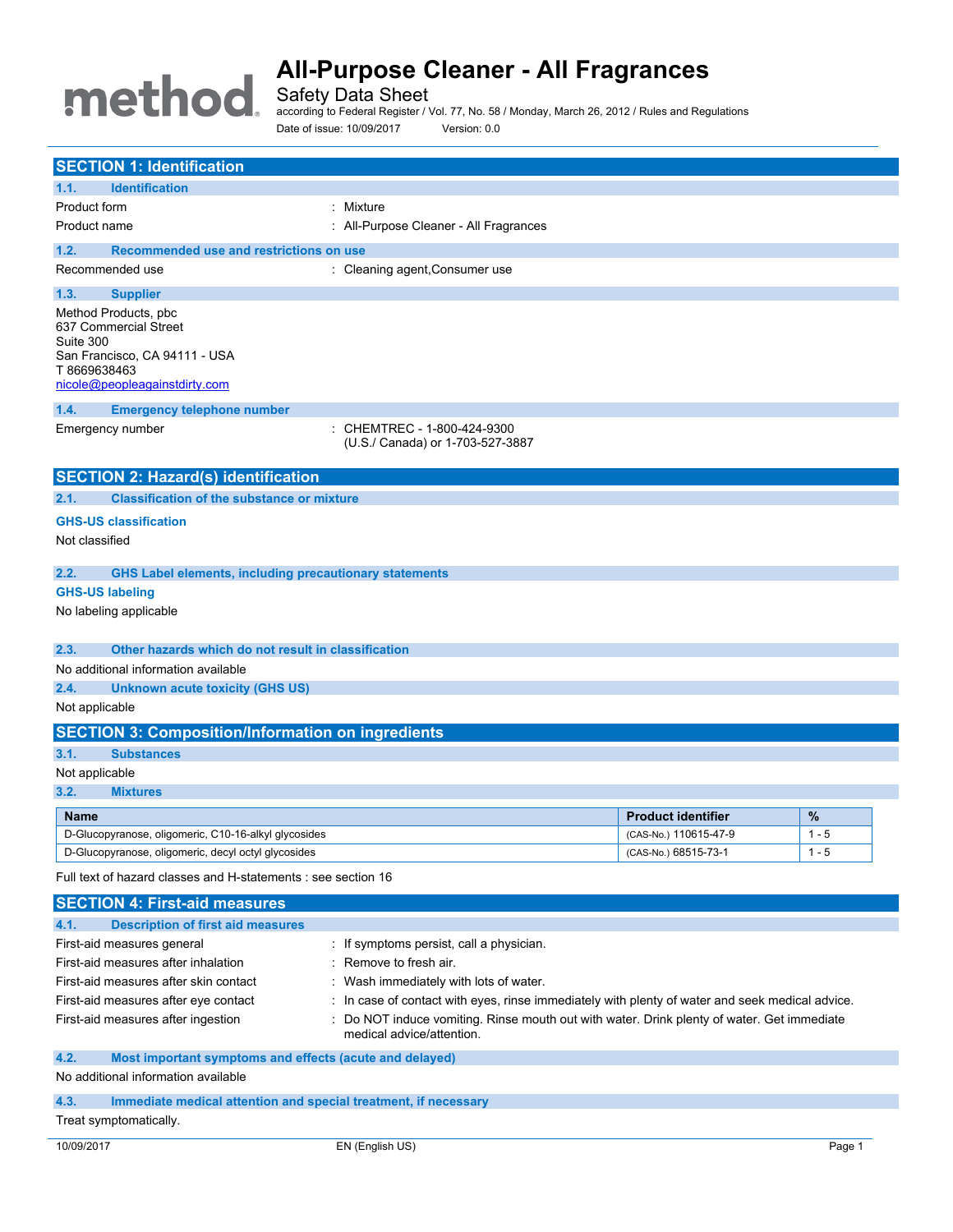Safety Data Sheet

according to Federal Register / Vol. 77, No. 58 / Monday, March 26, 2012 / Rules and Regulations

|             | <b>SECTION 5: Fire-fighting measures</b>                                             |                                                                                                                                                              |  |
|-------------|--------------------------------------------------------------------------------------|--------------------------------------------------------------------------------------------------------------------------------------------------------------|--|
| 5.1.        | Suitable (and unsuitable) extinguishing media                                        |                                                                                                                                                              |  |
|             | Suitable extinguishing media                                                         | : Use extinguishing measures that are appropriate to local circumstances and the surrounding<br>environment.                                                 |  |
| 5.2.        | Specific hazards arising from the chemical                                           |                                                                                                                                                              |  |
| Fire hazard |                                                                                      | : None.                                                                                                                                                      |  |
| Reactivity  |                                                                                      | : None.                                                                                                                                                      |  |
| 5.3.        | Special protective equipment and precautions for fire-fighters                       |                                                                                                                                                              |  |
|             | Protection during firefighting                                                       | : Wear self contained breathing apparatus for fire fighting if necessary.                                                                                    |  |
|             | <b>SECTION 6: Accidental release measures</b>                                        |                                                                                                                                                              |  |
| 6.1.        | Personal precautions, protective equipment and emergency procedures                  |                                                                                                                                                              |  |
| 6.1.1.      | For non-emergency personnel<br>No additional information available                   |                                                                                                                                                              |  |
| 6.1.2.      | For emergency responders                                                             |                                                                                                                                                              |  |
|             | Protective equipment                                                                 | Do not attempt to take action without suitable protective equipment. For further information<br>refer to section 8: "Exposure controls/personal protection". |  |
| 6.2.        | <b>Environmental precautions</b><br>Avoid release to the environment.                |                                                                                                                                                              |  |
| 6.3.        | Methods and material for containment and cleaning up                                 |                                                                                                                                                              |  |
|             | Other information                                                                    | : Recycle product or dispose safely. Recycle product or dispose safely.                                                                                      |  |
| 6.4.        | <b>Reference to other sections</b>                                                   |                                                                                                                                                              |  |
|             | For further information refer to section 13.                                         |                                                                                                                                                              |  |
|             |                                                                                      |                                                                                                                                                              |  |
|             | <b>SECTION 7: Handling and storage</b>                                               |                                                                                                                                                              |  |
| 7.1.        | <b>Precautions for safe handling</b>                                                 |                                                                                                                                                              |  |
|             | Precautions for safe handling                                                        | : Avoid contact with eyes. Keep container closed when not in use.                                                                                            |  |
|             | Hygiene measures                                                                     | Do not eat, drink or smoke when using this product. Always wash hands after handling the<br>product.                                                         |  |
| 7.2.        | Conditions for safe storage, including any incompatibilities                         |                                                                                                                                                              |  |
|             | Storage conditions                                                                   | : Keep out of reach of children. Store in dry, cool, well-ventilated area.                                                                                   |  |
|             | <b>SECTION 8: Exposure controls/personal protection</b>                              |                                                                                                                                                              |  |
| 8.1.        | <b>Control parameters</b>                                                            |                                                                                                                                                              |  |
|             | D-Glucopyranose, oligomeric, decyl octyl glycosides (68515-73-1)<br>Not applicable   |                                                                                                                                                              |  |
|             |                                                                                      |                                                                                                                                                              |  |
|             | D-Glucopyranose, oligomeric, C10-16-alkyl glycosides (110615-47-9)<br>Not applicable |                                                                                                                                                              |  |
|             |                                                                                      |                                                                                                                                                              |  |
| 8.2.        | <b>Appropriate engineering controls</b>                                              |                                                                                                                                                              |  |
|             | Appropriate engineering controls<br>Environmental exposure controls                  | Ensure good ventilation of the work station.<br>: Avoid release to the environment.                                                                          |  |
| 8.3.        | Individual protection measures/Personal protective equipment                         |                                                                                                                                                              |  |
|             | No additional information available                                                  |                                                                                                                                                              |  |
|             | <b>SECTION 9: Physical and chemical properties</b>                                   |                                                                                                                                                              |  |
| 9.1.        | Information on basic physical and chemical properties                                |                                                                                                                                                              |  |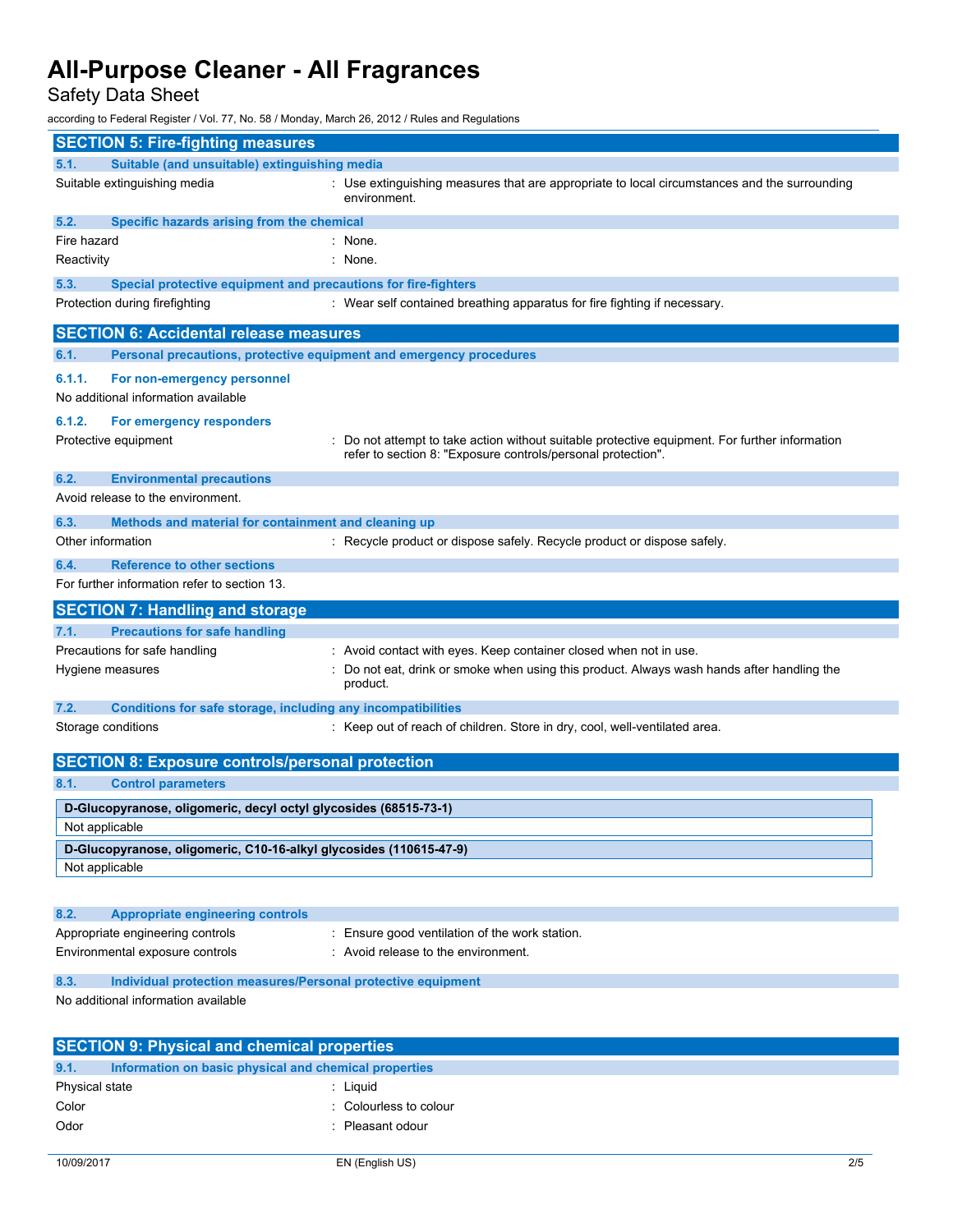## Safety Data Sheet

according to Federal Register / Vol. 77, No. 58 / Monday, March 26, 2012 / Rules and Regulations

| Odor threshold                                     | No data available |
|----------------------------------------------------|-------------------|
| рH                                                 | $10.5 - 11.5$     |
| Melting point                                      | Not applicable    |
| Freezing point                                     | No data available |
| Boiling point                                      | No data available |
| Flash point                                        | No data available |
| Relative evaporation rate (butyl acetate=1)        | No data available |
| Flammability (solid, gas)                          | Not applicable.   |
| Vapor pressure                                     | No data available |
| Relative vapor density at 20 °C                    | No data available |
| Relative density                                   | No data available |
| Solubility                                         | No data available |
| Log Pow                                            | No data available |
| Auto-ignition temperature                          | No data available |
| Decomposition temperature                          | No data available |
| Viscosity, kinematic                               | No data available |
| Viscosity, dynamic                                 | No data available |
| <b>Explosion limits</b>                            | No data available |
| <b>Explosive properties</b>                        | No data available |
| Oxidizing properties                               | No data available |
| 9.2.<br><b>Other information</b>                   |                   |
| VOC content                                        | : 0               |
| <b>SECTION 10: Stability and reactivity</b>        |                   |
| 10.1.<br><b>Reactivity</b>                         |                   |
| None.                                              |                   |
| 10.2.<br><b>Chemical stability</b>                 |                   |
| Stable under normal conditions.                    |                   |
| 10.3.<br><b>Possibility of hazardous reactions</b> |                   |
| None known based on information supplied.          |                   |
| 10.4.<br><b>Conditions to avoid</b>                |                   |
| None known based on information supplied.          |                   |

| None known based on information supplied. |                                           |  |
|-------------------------------------------|-------------------------------------------|--|
| 10.5.<br>Incompatible materials           |                                           |  |
|                                           | None known based on information supplied. |  |
| 10.6.                                     | <b>Hazardous decomposition products</b>   |  |

None known based on information supplied.

| <b>SECTION 11: Toxicological information</b>     |                   |  |  |
|--------------------------------------------------|-------------------|--|--|
| 11.1.<br>Information on toxicological effects    |                   |  |  |
| Acute toxicity                                   | : Not classified  |  |  |
| Skin corrosion/irritation                        | : Not classified  |  |  |
|                                                  | pH: 10.5 - 11.5   |  |  |
| Serious eye damage/irritation                    | : Not classified. |  |  |
|                                                  | pH: 10.5 - 11.5   |  |  |
| Respiratory or skin sensitization                | : Not classified  |  |  |
| Germ cell mutagenicity                           | : Not classified  |  |  |
| Carcinogenicity                                  | : Not classified  |  |  |
| Reproductive toxicity                            | : Not classified  |  |  |
| Specific target organ toxicity – single exposure | : Not classified  |  |  |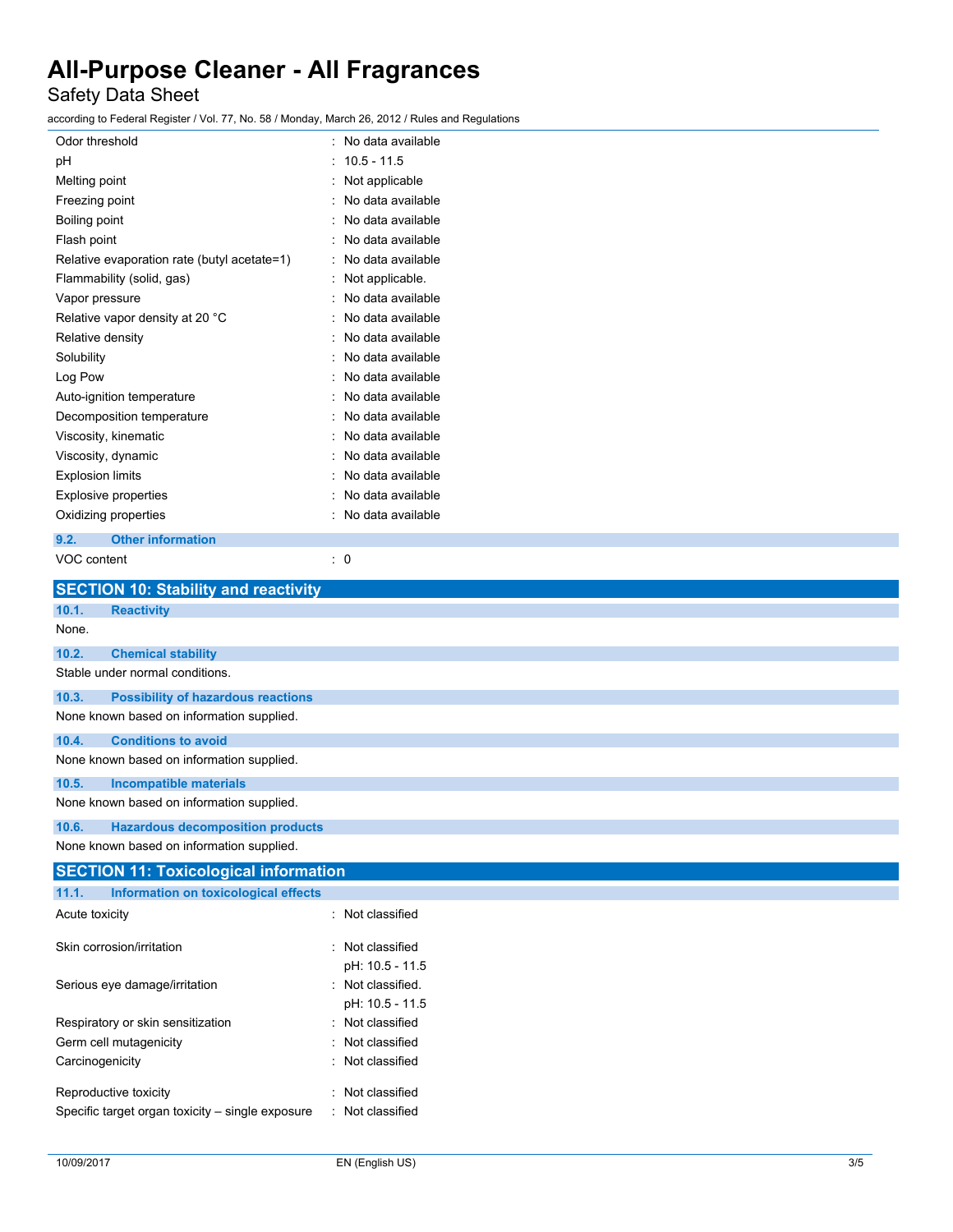Safety Data Sheet

according to Federal Register / Vol. 77, No. 58 / Monday, March 26, 2012 / Rules and Regulations

| according to Federal Register / Vol. 77, No. 58 / Monday, March 26, 2012 / Rules and Regulations |                                           |                                                                                                                           |
|--------------------------------------------------------------------------------------------------|-------------------------------------------|---------------------------------------------------------------------------------------------------------------------------|
| exposure                                                                                         | Specific target organ toxicity – repeated | : Not classified                                                                                                          |
| Aspiration hazard                                                                                |                                           | : Not classified                                                                                                          |
|                                                                                                  | <b>SECTION 12: Ecological information</b> |                                                                                                                           |
| 12.1.                                                                                            | <b>Toxicity</b>                           |                                                                                                                           |
| Ecology - general                                                                                |                                           | : The product is not considered harmful to aguatic organisms or to cause long-term adverse<br>effects in the environment. |
| 12.2.                                                                                            | <b>Persistence and degradability</b>      |                                                                                                                           |
|                                                                                                  | No additional information available       |                                                                                                                           |
| 12.3.                                                                                            | <b>Bioaccumulative potential</b>          |                                                                                                                           |
|                                                                                                  | No additional information available       |                                                                                                                           |
| 12.4.                                                                                            | <b>Mobility in soil</b>                   |                                                                                                                           |
|                                                                                                  | No additional information available       |                                                                                                                           |

| 12.5.                 | Other adverse effects        |                                       |
|-----------------------|------------------------------|---------------------------------------|
|                       | Effect on the global warming | : No known effects from this product. |
| <b>GWPmix comment</b> |                              | No known effects from this product.   |

| <b>SECTION 13: Disposal considerations</b>                          |                                                                                                |  |  |
|---------------------------------------------------------------------|------------------------------------------------------------------------------------------------|--|--|
| 13.1.<br><b>Disposal methods</b>                                    |                                                                                                |  |  |
| Waste treatment methods                                             | : Must follow special treatment according to local regulation. Recover or recycle if possible. |  |  |
| <b>SECTION 14: Transport information</b>                            |                                                                                                |  |  |
| <b>Department of Transportation (DOT)</b><br>In accordance with DOT |                                                                                                |  |  |
| Not regulated                                                       |                                                                                                |  |  |
| <b>Transportation of Dangerous Goods</b>                            |                                                                                                |  |  |
| Not regulated                                                       |                                                                                                |  |  |

### **Transport by sea**

Not regulated

### **Air transport**

Not regulated

| <b>SECTION 15: Regulatory information</b>                        |  |  |
|------------------------------------------------------------------|--|--|
| 15.1. US Federal regulations                                     |  |  |
|                                                                  |  |  |
| D-Glucopyranose, oligomeric, decyl octyl glycosides (68515-73-1) |  |  |

| Listed on the United States TSCA (Toxic Substances Control Act) inventory |                                                                                                                                                                                                                                                                                |
|---------------------------------------------------------------------------|--------------------------------------------------------------------------------------------------------------------------------------------------------------------------------------------------------------------------------------------------------------------------------|
| D-Glucopyranose, oligomeric, C10-16-alkyl glycosides (110615-47-9)        |                                                                                                                                                                                                                                                                                |
| Listed on the United States TSCA (Toxic Substances Control Act) inventory |                                                                                                                                                                                                                                                                                |
| EPA TSCA Regulatory Flag                                                  | N - N - indicates a polymeric substance containing no free-radical initiator in its Inventory<br>name but is considered to cover the designated polymer made with any free-radical initiator<br>regardless of the amount used.<br>P - P - indicates a commenced PMN substance. |